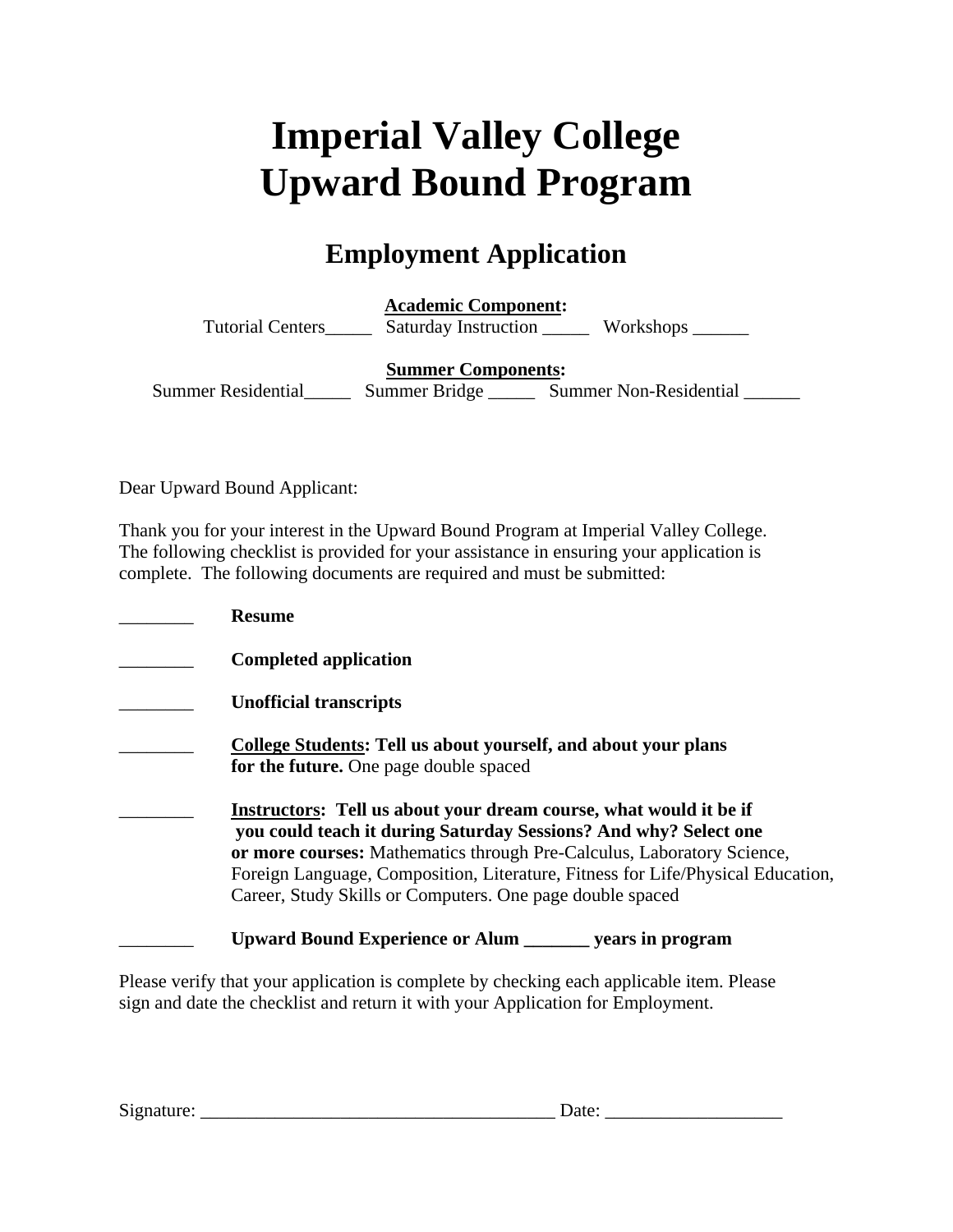## **Imperial Valley College Upward Bound Program Application for Employment**

| PERSONAL DATA:               |                                                   |                                                                                                                                 |                        |  |  |
|------------------------------|---------------------------------------------------|---------------------------------------------------------------------------------------------------------------------------------|------------------------|--|--|
|                              |                                                   |                                                                                                                                 |                        |  |  |
|                              |                                                   |                                                                                                                                 |                        |  |  |
|                              |                                                   |                                                                                                                                 |                        |  |  |
|                              |                                                   | Home Phone $\#$ ( $\qquad$ ) Cell Phone $\#$ : ( $\qquad$ ) $\qquad$                                                            |                        |  |  |
|                              |                                                   |                                                                                                                                 |                        |  |  |
|                              |                                                   |                                                                                                                                 |                        |  |  |
| <b>EMERGENCY CONTACT:</b>    |                                                   |                                                                                                                                 |                        |  |  |
|                              |                                                   | (Provide information of a relative or friend who does not live with you, but who may be contacted in the event of an emergency) |                        |  |  |
|                              |                                                   |                                                                                                                                 |                        |  |  |
|                              |                                                   |                                                                                                                                 |                        |  |  |
|                              |                                                   |                                                                                                                                 |                        |  |  |
|                              |                                                   | Home Phone $\#$ ( $\qquad$ ) $\qquad$ Cell Phone $\#$ : ( $\qquad$ ) $\qquad$                                                   |                        |  |  |
|                              |                                                   |                                                                                                                                 | Work Phone #: $(\_\_)$ |  |  |
| <b>College or University</b> |                                                   |                                                                                                                                 |                        |  |  |
|                              |                                                   |                                                                                                                                 |                        |  |  |
|                              |                                                   | Dates Attended: From: (mo/yr) To: (mo/yr) Degree: No. of Units:                                                                 |                        |  |  |
|                              |                                                   | Other trade, technical, business, or military courses that relate to this position:                                             |                        |  |  |
|                              |                                                   | Instructional Credentials: First Aid Certificate: ________                                                                      |                        |  |  |
| Type:                        | <u> 1989 - Johann Barbara, martin amerikan ba</u> |                                                                                                                                 | Credential #:          |  |  |
|                              | Issued By:                                        |                                                                                                                                 | State:                 |  |  |
| <b>College Students:</b>     |                                                   |                                                                                                                                 |                        |  |  |
|                              |                                                   |                                                                                                                                 | Grade Received:        |  |  |
|                              |                                                   |                                                                                                                                 | Grade Received:        |  |  |
| TUTORIAL EXPERIENCE:         |                                                   |                                                                                                                                 |                        |  |  |
| MATH:                        | Algebra I/CPM I                                   | Geometry/CPM II                                                                                                                 | Algebra II/CPM III     |  |  |
|                              | Math Analysis                                     | Calculus                                                                                                                        | Trigonometry           |  |  |
| <b>ENGLISH:</b>              | Language & Composition                            | American Literature                                                                                                             | World Literature       |  |  |